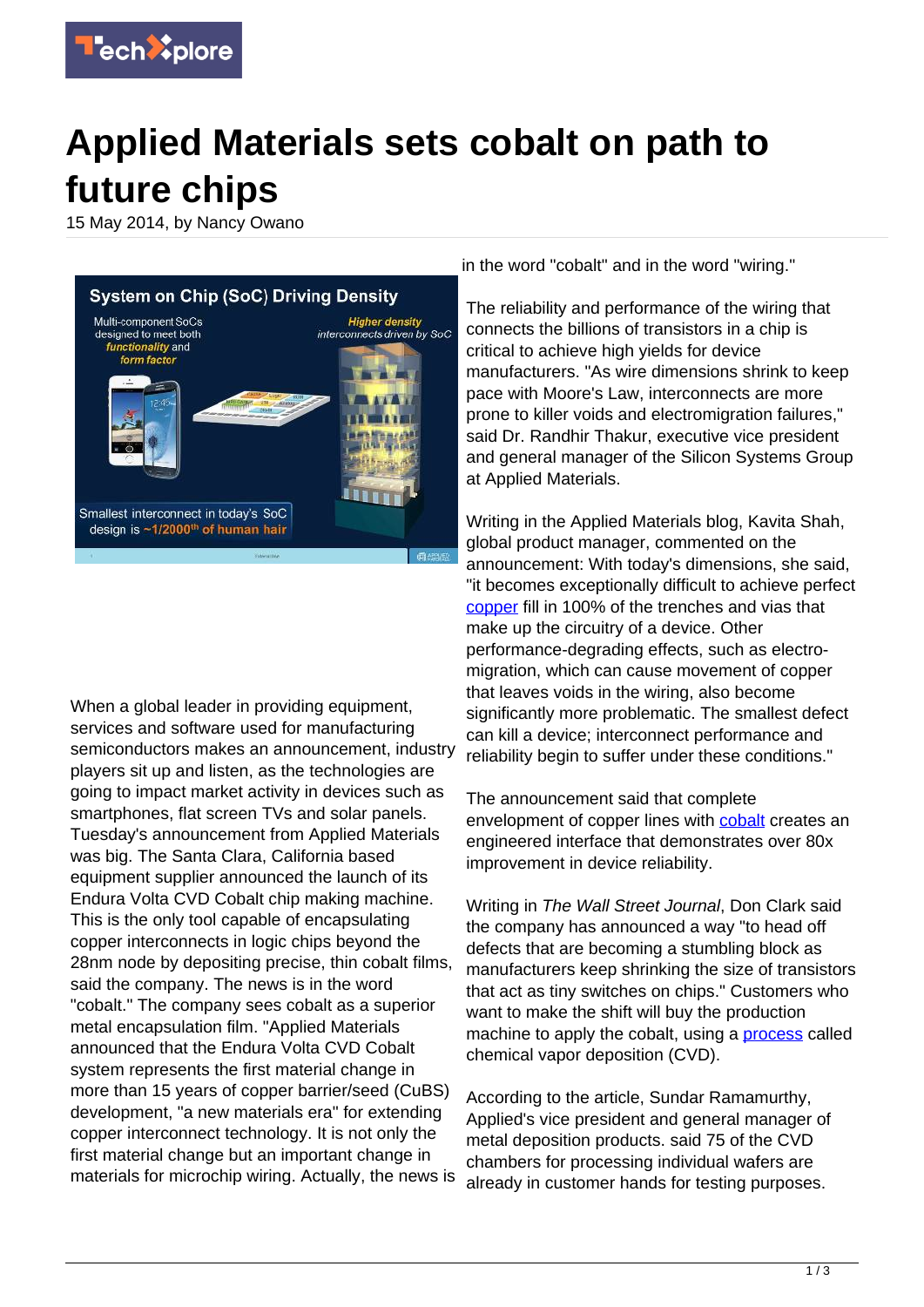

Clark said, "The machines aren't likely to be introduced in large volumes "until manufacturers are ready for their next process change to create smaller transistors."

© 2014 Tech Xplore



The new system announced Tuesday gives Applied Materials an advantage in touting expertise in precision materials engineering to alleviate roadblocks. The system involves two enabling applications, a conformal cobalt liner and a selective cobalt capping layer. They provide complete enclosure of the copper lines, which, the company said, improves reliability "by an order of magnitude."

Shah wrote, "What Applied Materials has done by enabling the two new process steps—the Volta CVD system's cobalt liner and selective cobalt capping layer—is to demonstrate improved copper gap fill and an order-of-magnitude reduction in electromigration." Shah said cobalt was a phenomenal new material. "It offers low resistivity and adheres well to copper and barrier layers."

## **More information:**

[blog.appliedmaterials.com/new-materials-era](http://blog.appliedmaterials.com/new-materials-era) [www.appliedmaterials.com/produ … ura-volta-cvd](http://www.appliedmaterials.com/products/endura-volta-cvd-cobalt)[cobalt](http://www.appliedmaterials.com/products/endura-volta-cvd-cobalt)